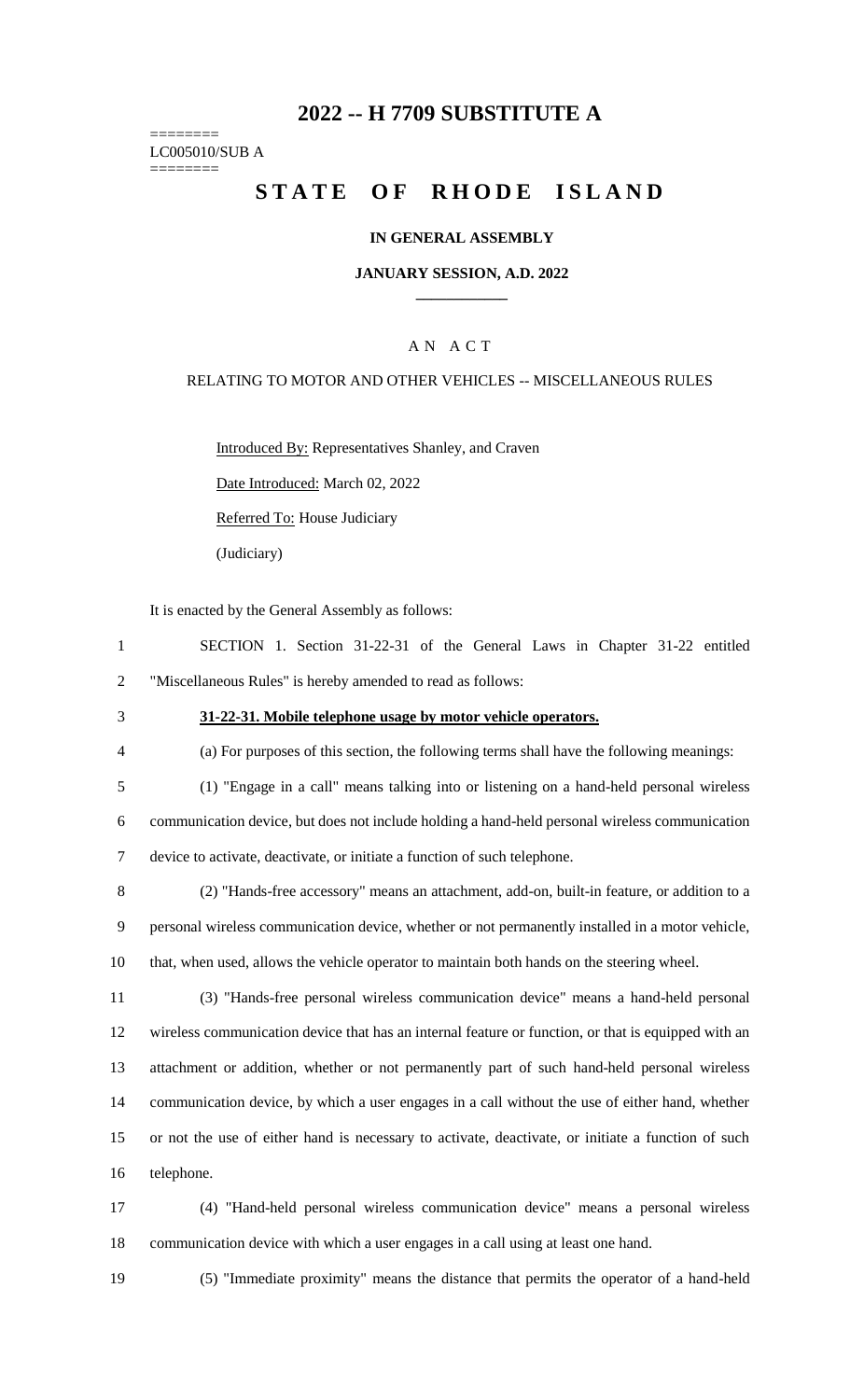personal wireless communication device to hear telecommunications transmitted over such hand- held personal wireless communication device, but does not require physical contact with such operator's ear.

 (6) "Mobile telephone" means a personal wireless communication device, analog, wireless, or digital telephone capable of sending or receiving telephone communication without an access line for service.

 (7) "Public utility" means a business that provides electricity, natural gas, water, and communications and other information services to residential and commercial customers.

 (8) "Using" or "use" means holding a hand-held personal wireless communication device to, or in the immediate proximity of, the user's ear.

 (b)(1) Except as otherwise provided in this section, no person shall operate a motor vehicle while using a hand-held personal wireless communication device to engage in a call while such vehicle is in motion.

 (2) An operator of a motor vehicle who holds a hand-held personal wireless communication device to, or in the immediate proximity of, the operator's ear while such vehicle is in motion is presumed to be engaging in a call within the meaning of this section. The presumption established by this subdivision is rebuttable by evidence tending to show that the operator was not engaged in a call.

 (3) The provisions of this section shall not be construed as authorizing the seizure or forfeiture of a hand-held personal wireless communication device, unless otherwise provided by law.

22 (4) Subsection  $(b)(1)$  of this section shall not apply to:

 (i) The use of a hand-held personal wireless communication device for the sole purpose of communicating with any of the following regarding an emergency situation: an emergency response operator; a hospital, physician's office or health clinic; an ambulance company; a fire department; a police department; or a public utility; or

 (ii) Any of the following persons while in the performance of their official duties and within the scope of their employment: a peace officer, as defined in § 12-7-21, a firefighter or an operator of an ambulance or authorized emergency vehicle, or the operator of a taxi cab, tow truck, or bus without passengers; or employees or agents of a public utility; or

(iii) The use of a hands-free personal wireless communication device.

 (c) Any person who violates the provisions of subsection (b)(1) of this section shall be fined not more than one hundred dollars (\$100 fined not more than one hundred dollars (\$100); 34 except that provided, however, until January 1, 2023, the fine shall be suspended for a first-time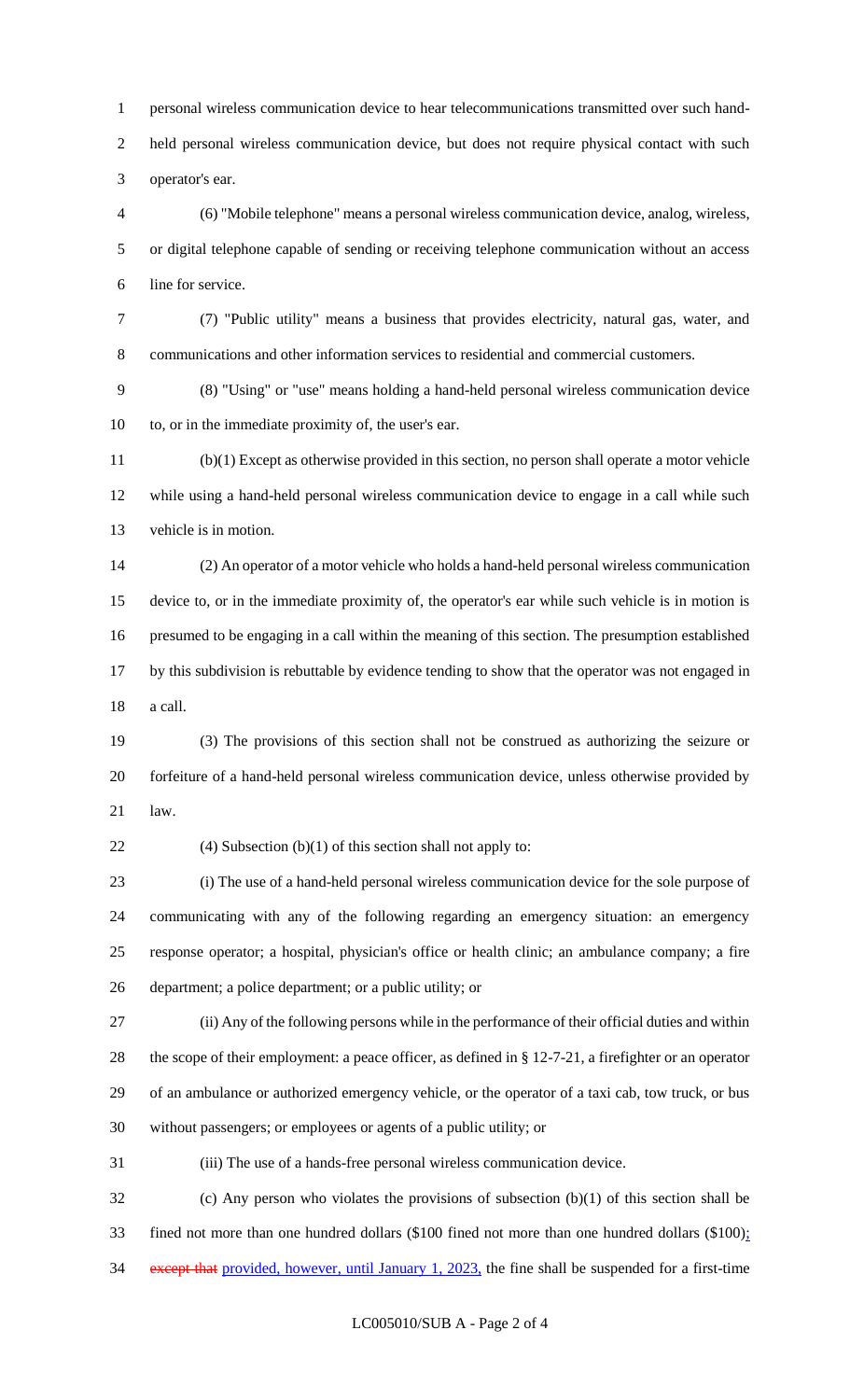- 1 violator who provides proof of acquisition of a hands-free accessory subsequent to the violation,
- 2 but prior to the imposition of a fine.
- 3 SECTION 2. This act shall take effect upon passage.

LC005010/SUB A ========

 $=$